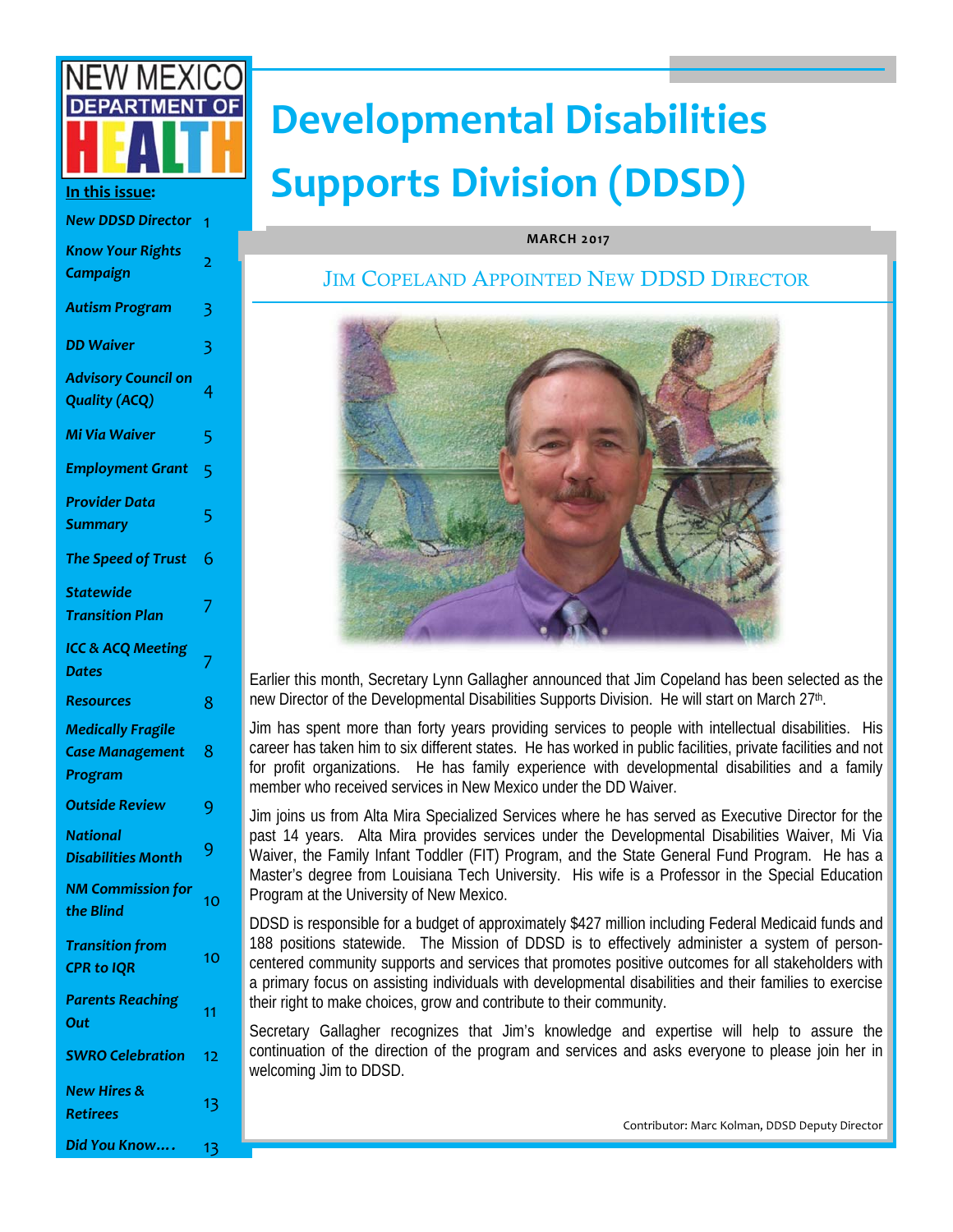## KNOW YOUR RIGHTS TOWN HALLS

On February 1, 2017, the Developmental Disabilities Supports Division (DDSD) in partnership with the Know Your Rights Campaign Steering Committee began conducting statewide town hall meetings for waiver participants, advocates, family members and guardians.



The purpose of the Know Your Rights town hall meetings is to engage people with disabilities and advocates to strengthen advocacy, raise awareness, and educate communities across the state that people with disabilities are entitled to rights like everyone else. Additionally, the town halls are a forum to inform waiver participants, families and guardians about the Centers for Medicare and Medicaid Services (CMS) Final Rule: HCBS Settings Requirements.

The KYR Steering Committee is made up of active participants from New Mexico Allies for Advocacy, the ARC of New Mexico, Case Management Action and Advocacy Council, New Mexico Autism Society, Developmental Disabilities Planning Council, Disability Rights New Mexico, Department of Health/Developmental Disabilities Supports Division, Governor's Commission on Disability, Human Services Department, Parents Reaching Out, San Juan Center for Independence, Association of Developmental Disabilities Community Providers, Family Living Provider Association and the Center for Development and Disability.

The collaboration on the town halls has been amazing! The attendance of advocates, family members, guardians, providers, professionals and others has exceeded our expectations; about 223 people have participated so far in Albuquerque and Santa Fe alone.

Providers, vendors, case managers and consultants are encouraged to support individuals with disabilities, their families and guardians to participate in the town hall meetings to receive information and to share their stories.

DDSD and the Know Your Rights Campaign Steering Committee look forward to our continued partnership to renew our commitment to support individuals to make informed choices, ensure individuals are treated with respect, participate in all aspects of the community they choose, and are viewed as valued and equal citizens. Upcoming town hall meetings are listed below:

Roswell—*March 7th* Gallup—March 14th Roswell School Pueblo Auditorium **Educational Development Center** 

**Farmington—March 29th Silver City—April 3rd Silver City—April 3rd City** 1204 San Juan Boulevard**,** 5:00-7:30 1007 North Pope Street

300 North Kentucky, 5:00‐7:30 1000 East Aztec Avenue, 5:00‐7:30

San Juan Center for Independence **Hidalgo Medical Services Community Health Center** 

You can access information about the CMS Final Rule: HCBS Settings Requirements on the Access Community Together website at http://actnewmexico.org/.

Contributor: Jennifer Rodriguez, DDSD Community Programs Bureau Chief; Roberta Duran, DDSD Deputy Director & Wendy Corry, Corry Consulting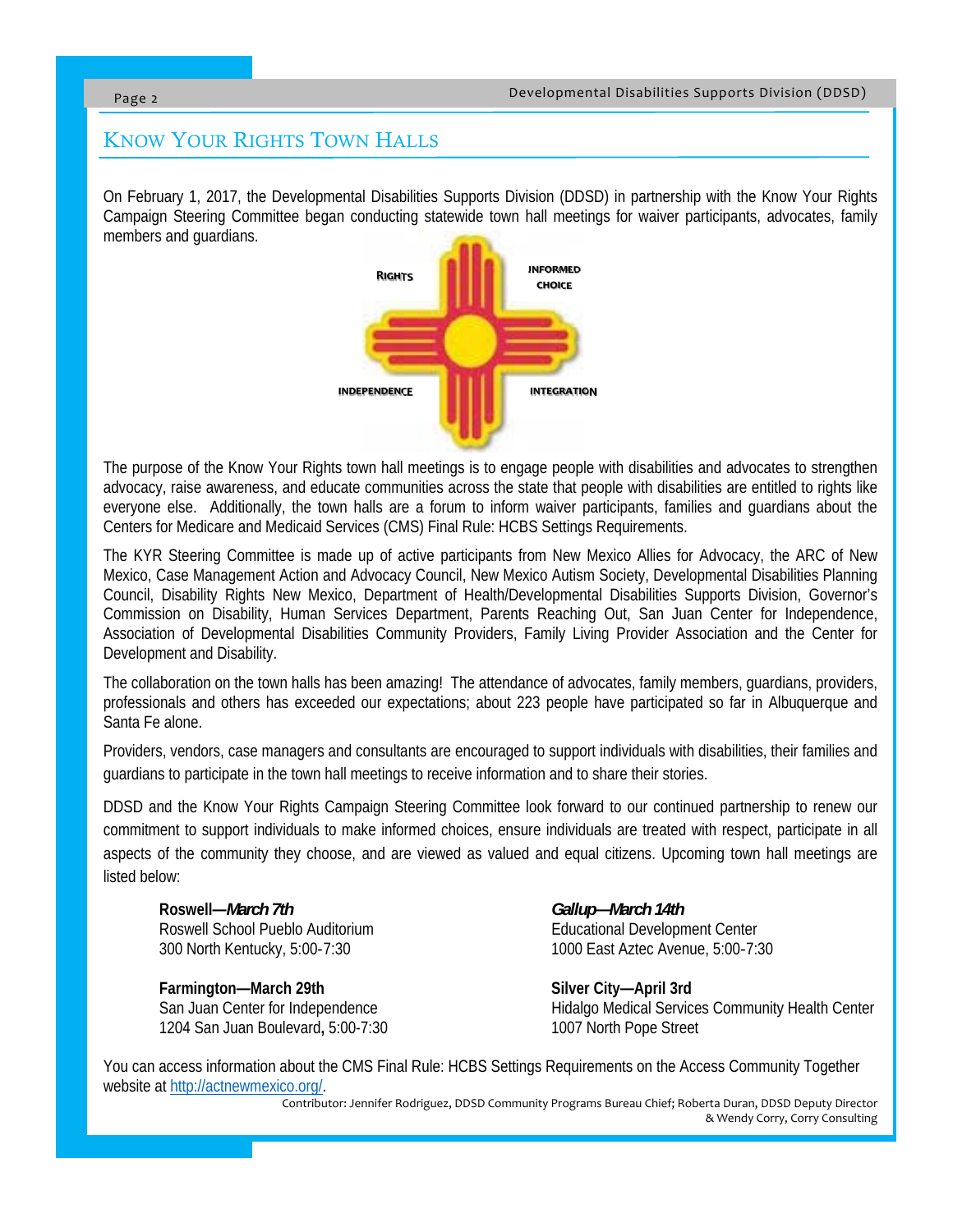### DDSD LAUNCHES NEW AUTISM FLEXIBLE SERVICES PROGRAM

The Developmental Disabilities Support Division (DDSD) is excited to have launched a new **Autism Flexible Services Program** for children with a diagnosis of Autism Spectrum Disorder (ASD) who are not eligible for Medicaid and their families. This program is funded through an appropriation from the legislature that was previously used to fund the Adaptive Skills Building Program. Families can access up to \$2,500 for a variety of autism supports and services that are flexible to meet the needs of children and families across New Mexico.

Families are excited about the new program. One parent said *"…thank you all for starting this great program. It's so hard for many of the ASD families to afford outside therapies and with this help we will be able to do so much more for our kids."*  Another parent pointed out *"Autism treatment is not only difficult to find, but difficult to pay for. Thank you for providing this support to so many people."* 

This program was developed in collaboration with a number of organizations, including the Autism Society, Parents Reaching Out, the ARC, Developmental Disabilities Planning Council, Governor's Commission of Disability, and the UNM – Autism Program. These organizations also helped us get the word out statewide regarding the new program to families with a child with autism.

We are excited that to date we have received 94 applications and have been able to approve 74. The total funding approved at this time is approximately \$113,000. Several applications are pending additional information and a few were denied. Through the application, family's propose the services that they would like to access for their child and family. Services approved include: Applied Behavioral Analysis (ABA); other therapeutic services (including speech therapy, counselling and behavioral supports); recreational and social skills activities, as well as a camp for children with ASD.

Thanks to the team at DDSD who have worked hard to make this new program a reality including: Juanita Salas, Sbicca Brodeur (who recently moved to a job with DOH) and Joyce Solisz. Joyce said "I feel honored that I have the privilege of being part of helping families access services for their child with autism. Talking to these parents has given me a new appreciation of what they face raising a child with autism".

More information on the Autism Flexible Services Program is available on the UNM Autism Programs portal including the application http://www.cdd.unm.edu/autism/portal/index.html

Folks may be interested to learn that DDSD provides a range of other autism supports and services including: recreational respite; training (online and workshops); technical assistance to teams; diagnostic evaluations and the summer camp for children with ASD. ABA services are also now available through Medicaid and under private health plans.

Contributor: Andrew Gomm, DDSD Child & Family Supports Bureau Chief & Juanita Salas, DDSD Soc./Comm. Services Coord. Supervisor

### TRADITIONAL DD WAIVER

The renewal of the Developmental Disabilities Waiver (DDW) with Centers for Medicare and Medicaid Services (CMS) is moving at full speed. The State of New Mexico is on track to submit the waiver renewal application to CMS in February 2017. Public comment to the draft application was submitted during a 60- day public input period, which included Tribal Notification. Look for the State responses to the public comment on the Human Services Department website coming soon. Thanks to all those who provided comment to help the state operate a great waiver program. DDSD will carry out requirements from the CMS Final Rule: Home and Community Based Settings Requirements also known in New Mexico as the Know Your Rights Campaign to assist people with Intellectual and Developmental Disabilities I/DD to live a safe and quality life, adding to our New Mexico communities.

Next steps in the DD Waiver renewal process include reissuing the DD Waiver Service Standards and revising the provider application process. Stay tuned for more information and ways to provide feedback as these projects roll out. Check the Act New Mexico website or contact DD Waiver Program Manager Christina Hill at christina.hill@state.nm.us for more information. Contributor: Christina Hill, DDSD DD Waiver Program Manager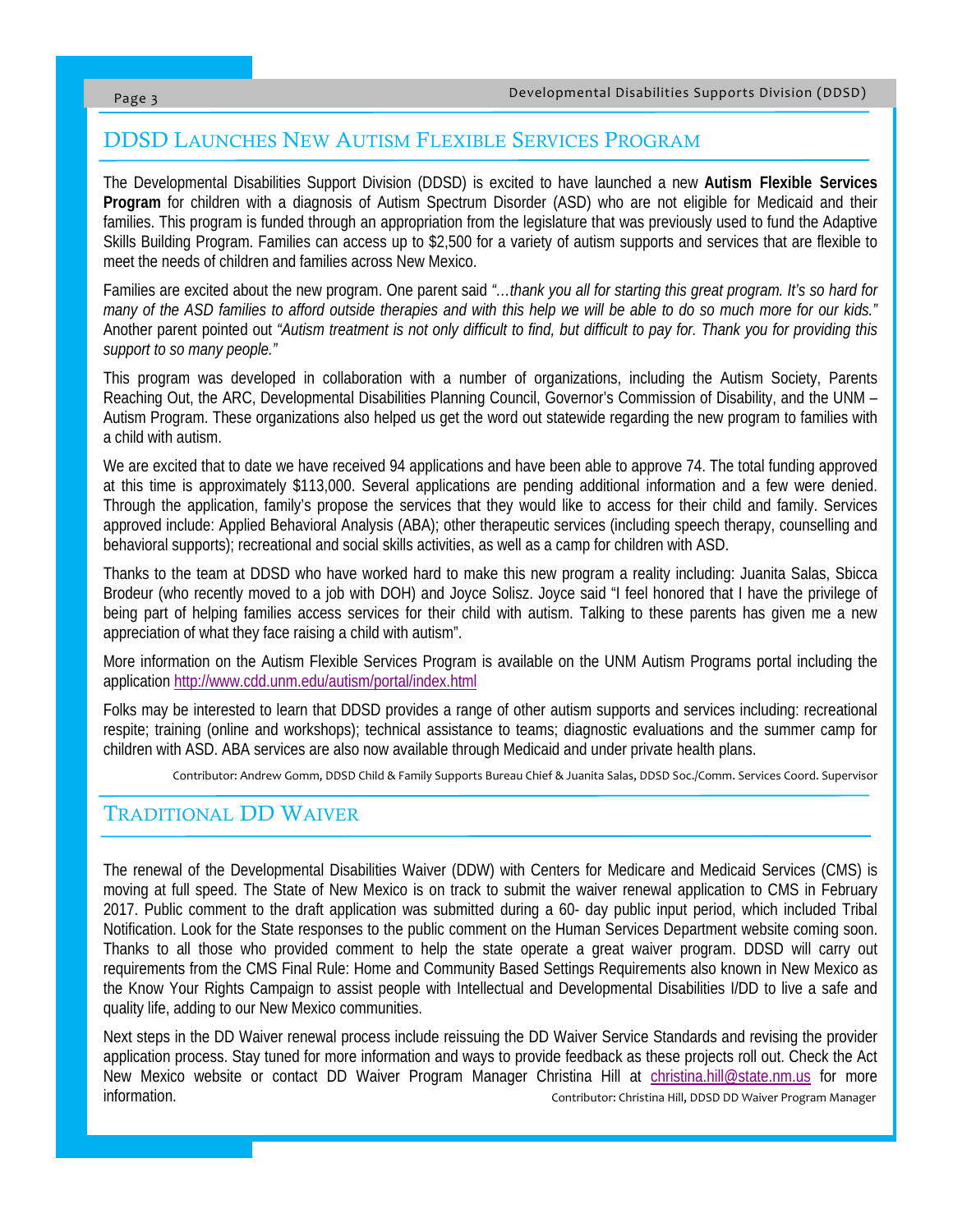#### ACQ—Advisory Council on Quality Supports for People with Developmental Disabilities and Their Families

The **Advisory Council on Quality (ACQ)** is a group of individuals, vetted through the Governors Office, made up of parents, participants, advocacy groups and provider agencies who work with state partners including the Department of Health (DOH), Developmental Disabilities Supports Division (DDSD), Mi Via, Division of Vocational Rehabilitation (DVR), and the Human Services Department (HSD) to resolve issues facing the disability community. The diversity of the group and the program structure knowledge that state partners provide allow for a unique ability to address issues head on and work them out as they may affect participants. The council creates advice on policy and process for state partners and the Governor. Please find out more about the meetings and projects this council is working on by visiting http://actnewmexico.org/partners.html. DDSD and ACT will be updating their web sites to give you the names and contact information of ACQ members so you can give them your input.

**Mission Statement**: The **Advisory Council on Quality (ACQ)** advises the New Mexico Department of Health on the systems guiding the provisions of services and supports that assist people with developmental disabilities of all

ages and their families to be fully included in New Mexico communities.

**Vision Statement**: People with developmental disabilities of all ages and their families receive the supports and services needed to live inclusively and as independently as possible within their community.

#### **Core Values:**

 *Community Inclusion Everyone is Valued Self-Determination* Respect Quality of Life Quality of Services Dignity of Risk Support Networks

The Advisory Council on Quality (ACQ) underwent a strategic planning process-WISE Planning. This process allows equal voice for every member participating to address their own needs. Once the process has been put in place, patterns are revealed that can guide a group to shared goals and interests.

**The ACQ identified three main Goals:** 

1) Insure Quality Services 2) Increase System Capacity 3) Improve Communication with Stakeholders

These are strong broad goals the ACQ might be working on for years but under each of these goals are Objectives and Action Steps. These are the "Boots on the Ground" changes that can occur, making small but significant differences when consistently met. The ACQ's process is to work on the Objectives and Action Steps and, as they are completed, identify new Objectives and Action Steps that will serve the goals. Next newsletter we will report on what the Objectives are and how we are meeting them.

Find us at http://actnewmexico.org/partners.html or contact a member if you have an issue you would like to address. Members submit **PARTNER forms.** This form is a documentation process for submitting requests for information or seeking clarification on policies regarding services for individuals with disabilities. You can ask a member to submit one on your behalf.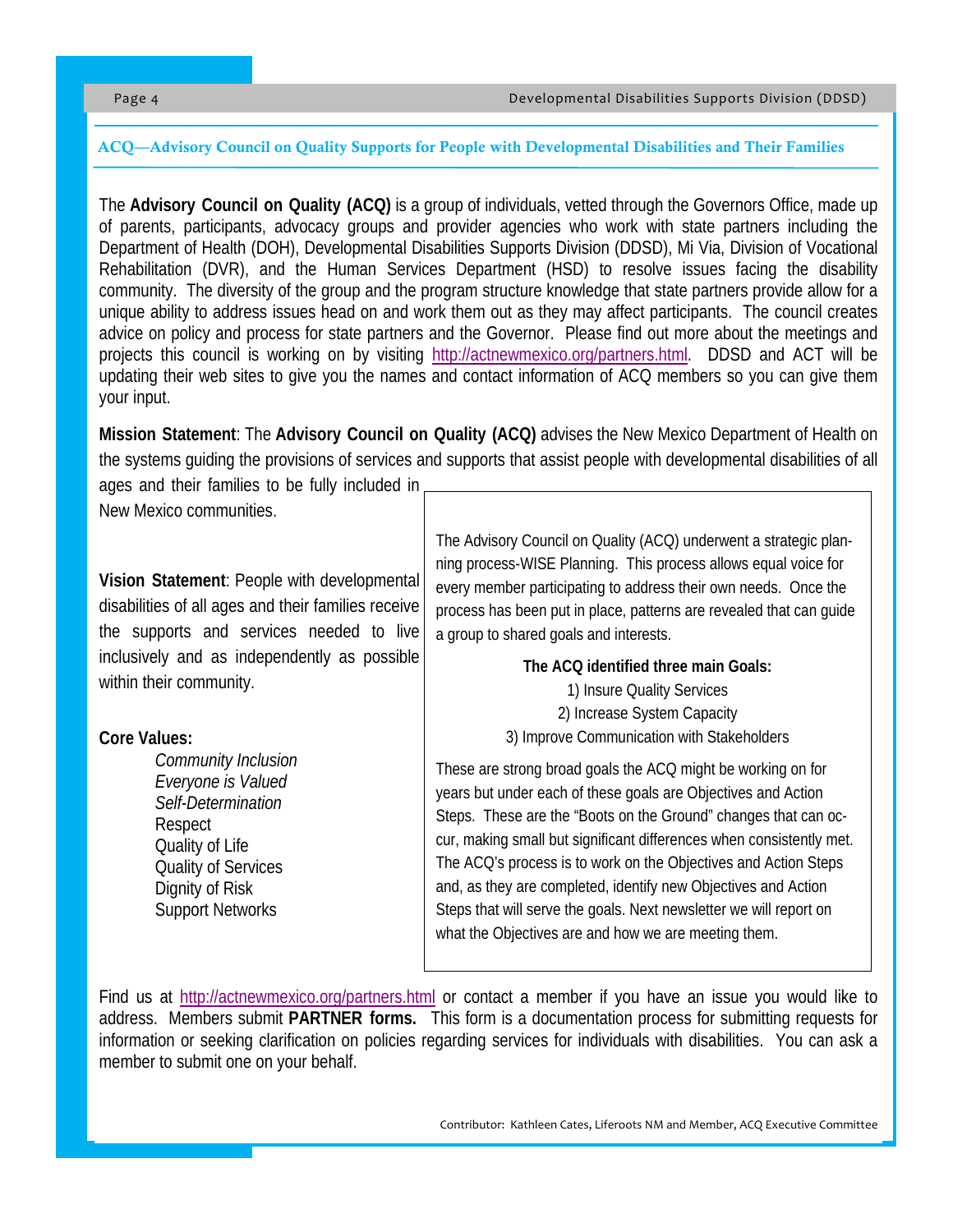#### Developmental Disabilities Supports Division Page 5

#### Mi Via Waiver Amendment

An amendment to the Mi Via Waiver was submitted to the federal Centers for Medicare and Medicaid Services (CMS) in January 2017 for review and approval. The primary purpose of the amendment is to update the estimated number of individuals to be served under the waiver and include clarifying language on related goods, transportation, and respite services. Upon approval of the amendment by CMS, the Mi Via Regulations and Standards will be revised.

Contributor: Christine Wester, DDSD Mi Via Program Manager

## Transition to Employment Program

DDSD is proud to announce the new, "Transition to Employment" program!

The Transition to Employment program is designed to provide opportunities for employment to individuals who might not otherwise have access to employment supports. The program is intended to give individuals who are preparing to exit/graduate from high school or have recently exited or graduated from high school the opportunity to receive supports for community employment as adults. Individuals who are between the ages of 17 and 25 are eligible for this program. The individual must be on the Department of Health/Developmental Disabilities Supports Division Central Registry. Individuals who are already receiving services through the Developmental Disabilities (DD) Waiver or the Mi Via Waiver are not eligible for this program.

The Transition to Employment program will fund up to 10 hours per month of Follow-Along supports and/or up to \$460 for transportation supports to/from work. Please visit the www.ACTNewMexico.org website to obtain the application. For questions, please contact Carrie Roberts at Carrie.Roberts@state.nm.us or Juanita Salas at Juanita.Salas@state.nm.us. Contributor: Carrie Roberts, DDSD Community Inclusion Manager

### Provider Data Summary Release

On February 23, 2017, DDSD released a Provider Data Summary in its efforts to promote informed decision making in the selection of providers of residential, employment and community supports. This summary is a list of organized data with provider specific information regarding performance in key areas. These key areas illustrate the number of Higher-Level Deficiencies (Conditions of Participation) and Internal Review Committee Actions.

Future data summaries will include abuse, neglect and exploitation data. Individuals, care takers, case managers and team members are encouraged to utilize this information to educate themselves and those they care for on key areas of system performance. The data summaries will be located on the ACT New Mexico website alongside the Provider Selection Guide. See www.ActNewMexico.org.

This initiative has been a highly collaborative effort including many internal and external stakeholders. DDSD's Data Management Unit spearheaded the initiative with significant support from Division of Health Improvement staff. An amazing amount of input and support came from within DDSD and we received input from external stakeholders provided by the Advisory Committee on Quality (ACQ) and ADDCP (Association of Developmental Disabilities Community Providers).

Contributor: Steve Schan, DDSD Management Analyst & Chris Futey, DDSD Bureau of Systems Improvement Bureau Chief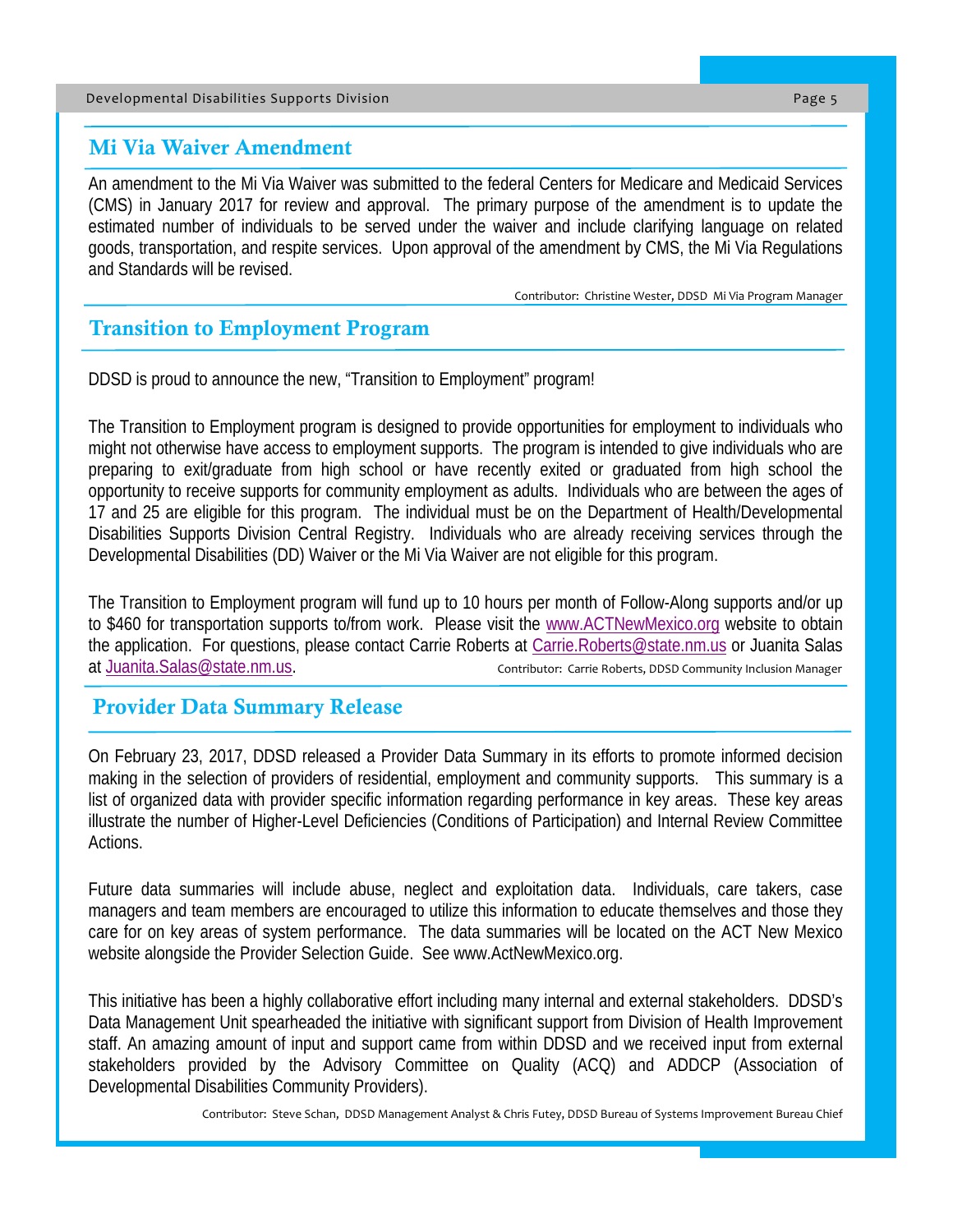## The Speed of Trust

# *The Speed of Trust*

Our late Secretary, Retta Ward, saw great value in the philosophy outlined in *The Speed of Trust*, a New York Times Best Seller, Stephen M.R. Covey that asserts that trust and the speed at which trust is established with all stakeholders is an essential and critical element in successful organizations.

The DDSD Community Programs Bureau (CPB) has read this book and spent time at bureau meetings engaging in meaningful discussions around this topic. The CPB would like to share the main components of this book through a series of three newsletter articles in order to foster business and working relationships by improving communication, teamwork, accountability and relationships with stakeholders.

#### **THE FOUR CORES OF CREDIBILITY**

- **INTEGRITY** walk your talk; have the courage to act in accordance with your values and beliefs.
- **INTENT** motives, agendas and resulting behavior; trust grows when our motives are straightforward and based on mutual benefit When we suspect a hidden agenda or we believe someone is not acting in our best interests, we are suspicious about everything they say and do.
- **CAPABILITIES** the abilities we have that inspire confidence: talents, attitudes, skills, knowledge, style.
- **RESULTS** this refers to our track record, performance and getting the right things done. If not, it diminishes our credibility.

Take a look at the structure of a tree.

The roots represent Integrity and Intent; together they form Character. The branches and leaf structure represent Capabilities and Results; together they form Competency. These are the 4 Cores of Credibility *The Speed of Trust* is based upon.

Once it's rooted, it's always there – in all aspects of your life.



Contributor: Christine Fredenburgh, DDSD Provider Enrollment Info/Rec Clerk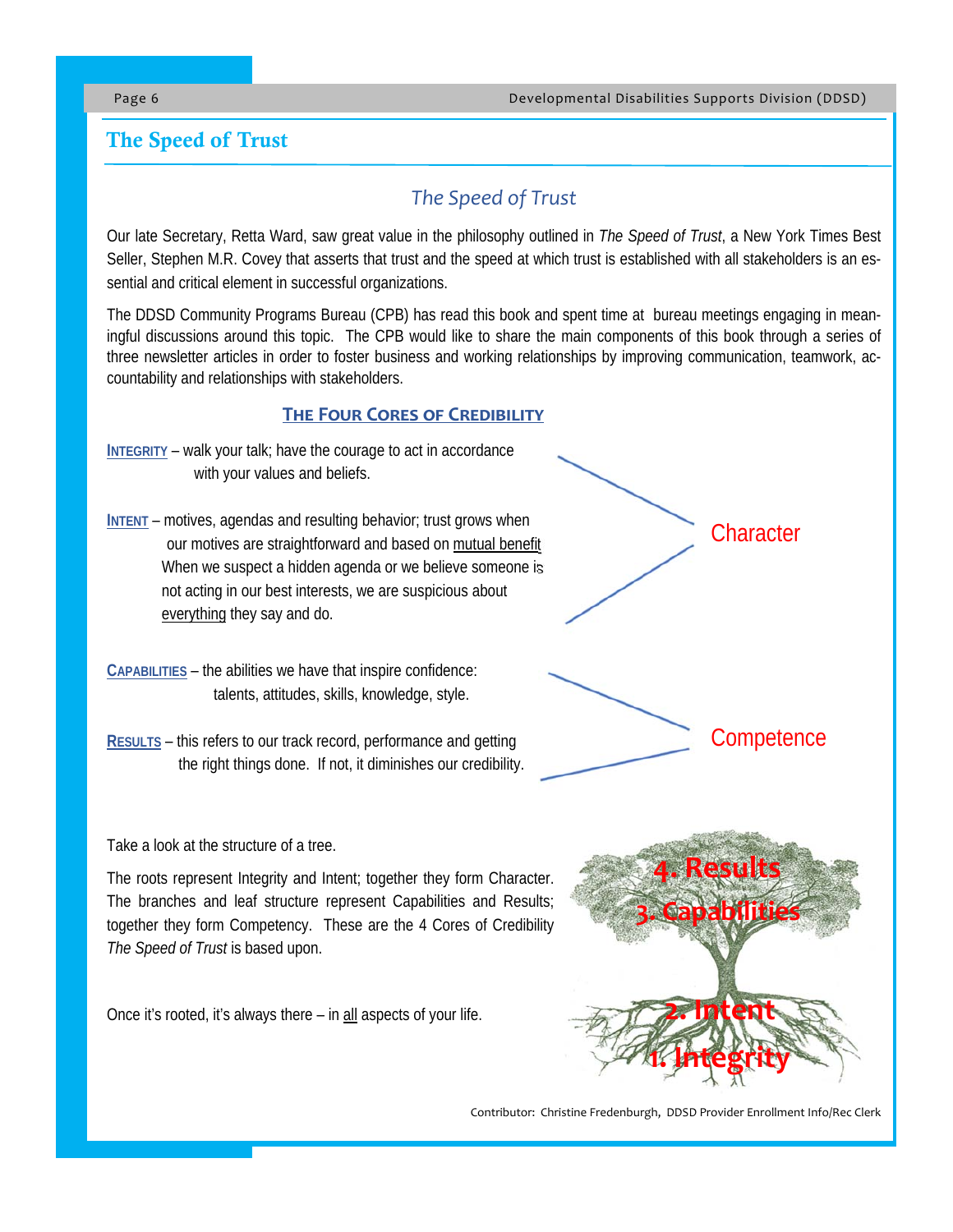## Statewide Transition Plan Initial Approval!

DDSD is proud to announce that the Centers for Medicare and Medicaid Services (CMS) has granted NM an *Initial Approval* of our Statewide Transition Plan (STP) to bring settings into compliance with the federal home and community based services settings requirements (CMS Final Rule: HCBS Settings Requirements.) Approval was granted because of the state's completion of a systemic assessment. Included in the STP are the outcomes of the systemic assessment, clearly outlined remediation strategies to rectify issues that the systemic assessment uncovered, and indication that NM is actively working on the remediation strategies.

In order to receive a *Final Approval* from CMS additional requirements need to be met.

DDSD is pleased to inform you that we are moving forward with two important activities in implementing NM's STP. These two activities include: (a) a comprehensive validation of provider self-assessment results that were completed in 2015; and (b) interviews with a sample of participants and guardians. DDSD has contracted with the Center for Development and Disability (CDD) at the University of New Mexico to implement these two activities. The information from these two validation activities will be used, among other things, to inform training and technical assistance to provider agencies as we move to come into full compliance with the settings requirements. Full compliance must be achieved by March 17, 2019.

Information on the validation and interview processes will be available soon from the CDD and will be posted on DDSD's ACT New Mexico website. DDSD wants providers, parents and guardians to be fully informed about the process before it begins. The CDD will be available to answer any questions you may have, including what will happen during the setting validation visits and interviews with consumers/guardians.

The CDD will be reaching out to providers/vendors to request any additional information necessary to begin the validation activities. DDSD thanks our providers and vendors in advance for full cooperation with the CDD and active participation in NM's STP activities.

You can access information about the CMS Final Rule: HCBS Settings Requirements on the Access Community Together website at http://actnewmexico.org/.

*Contributor:* Jennifer Rodriguez, DDSD Community Programs Bureau Chief

## Inter-agency Coordination Council (ICC) & Advisory Council on Quality (ACQ)

#### **Future ICC Meeting Dates—Contact Suzanne Pope at supope@msn.com**

#### April 27th—Roswell, NM

May 31st & June 1st – Preschool for the Blind and Visually Impaired, Albuquerque

November 16th— Parents Reaching Out, Albuquerque

**Future ACQ Meeting Dates—Contact Kathy Baker at kathy.baker@state.nm.us** 

April 13, 2017 – BOW 17<sup>th</sup> Floor Conference Room – Albuquerque, NM

June 8, 2017 – BOW 17<sup>th</sup> Floor Conference Room – Albuquerque, NM

August 10, 2017 – BOW 2nd Floor Executive Conference Room – Albuquerque, NM

October 12, 2017 – BOW 2nd Floor Executive Conference Room – Albuquerque, NM

December 14, 2017 – BOW 2nd Floor Executive Conference Room – Albuquerque, NM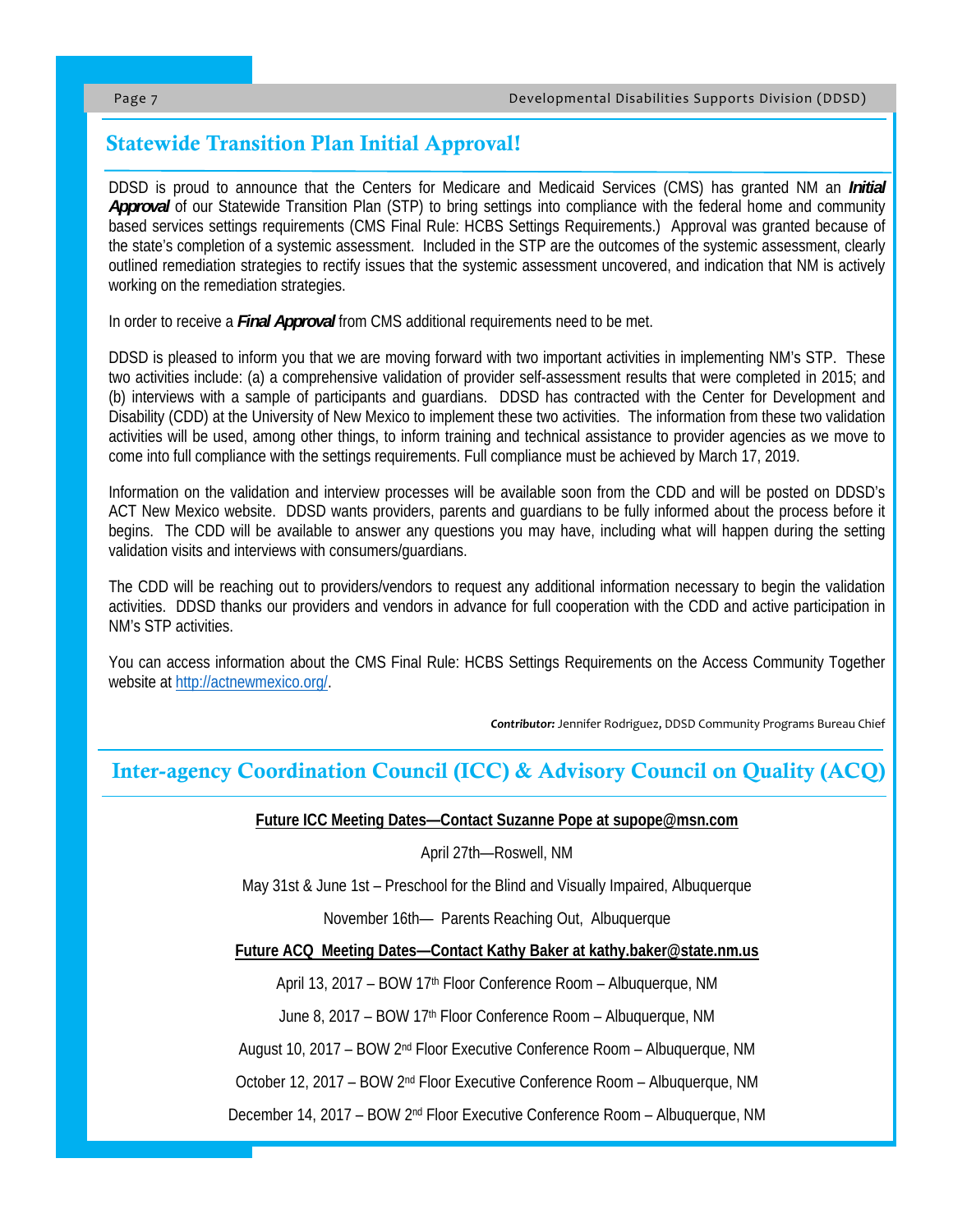## Resources, Resources, Resources

There are some wonderful resources for individuals with disabilities & their families in New Mexico. In this edition of the DDSD Newsletter, we are offering information that you may find very helpful. The University of New Mexico, Center for Development and Disability (UNM-CDD) provides valuable information in several ways, one of which is through their Medicaid Tip Sheets. The following Tip Sheets are available through their website, http://www.cdd.unm.edu/infonet/ publicationContent/tipsheets.html , or in person at CDD Offices at 2200 Menaul Blvd NE, Albuquerque, NM 87107.

- Centennial Care Tip Sheet
- Applying for the Developmental Disabilities (DD) Waiver
- Allocation to the Developmental Disabilities (DD) Waiver
- Coordination of Long Term Services (CoLTS)
- Family Infant Toddler (FIT) Program:
- Medically Fragile (MF) Waiver
- Brain Injury Services Fund (BISF) Tip Sheet
- Mi Via Self-Directed Waiver
- State General Funds Program (SGF)
- EPSDT (Medicaid for Children) and Waiver Programs
- EPSDT (Medicaid for Children)
- ISD Income Supports Division Offices Tip Sheet
- Medicare Basics

These Tip Sheets are available in both English or Spanish. For more information, call 1-(505) 272-0281, or 1-800-827-6380.

Contributor: Lisa Storti, DDSD Constituent Supports Manager

# The Medically Fragile Case Management Program (MFCMP)

On January 31, 2017, parents and family members of individuals who are medically fragile came together to learn, network and enjoy lunch together. The Medically Fragile Case Management Program (MFCMP), located at the University of New Mexico Center for Development and Disability, organized the lunch meeting. The MFCMP provides registered nurse case

management services to individuals statewide who are medically fragile and on the Medically Fragile Waiver and those who are medically fragile and receive services through EPSDT.

Parents and family members discussed issues relevant to individuals who are medically fragile including their joys and challenges and also learned about the CMS Final Rule regarding settings and the Know Your Rights Campaign. Family members also visited the Information Network and Library at the Center for Development and Disability. Family members overwhelmingly agreed that this meeting was very beneficial, and they look forward to more meetings of this type in the future.

Many thanks to Dion's Pizza for providing lunch for everyone.



Contributor: Lori Steward, Medically Fragile Case Management Program Family Specialist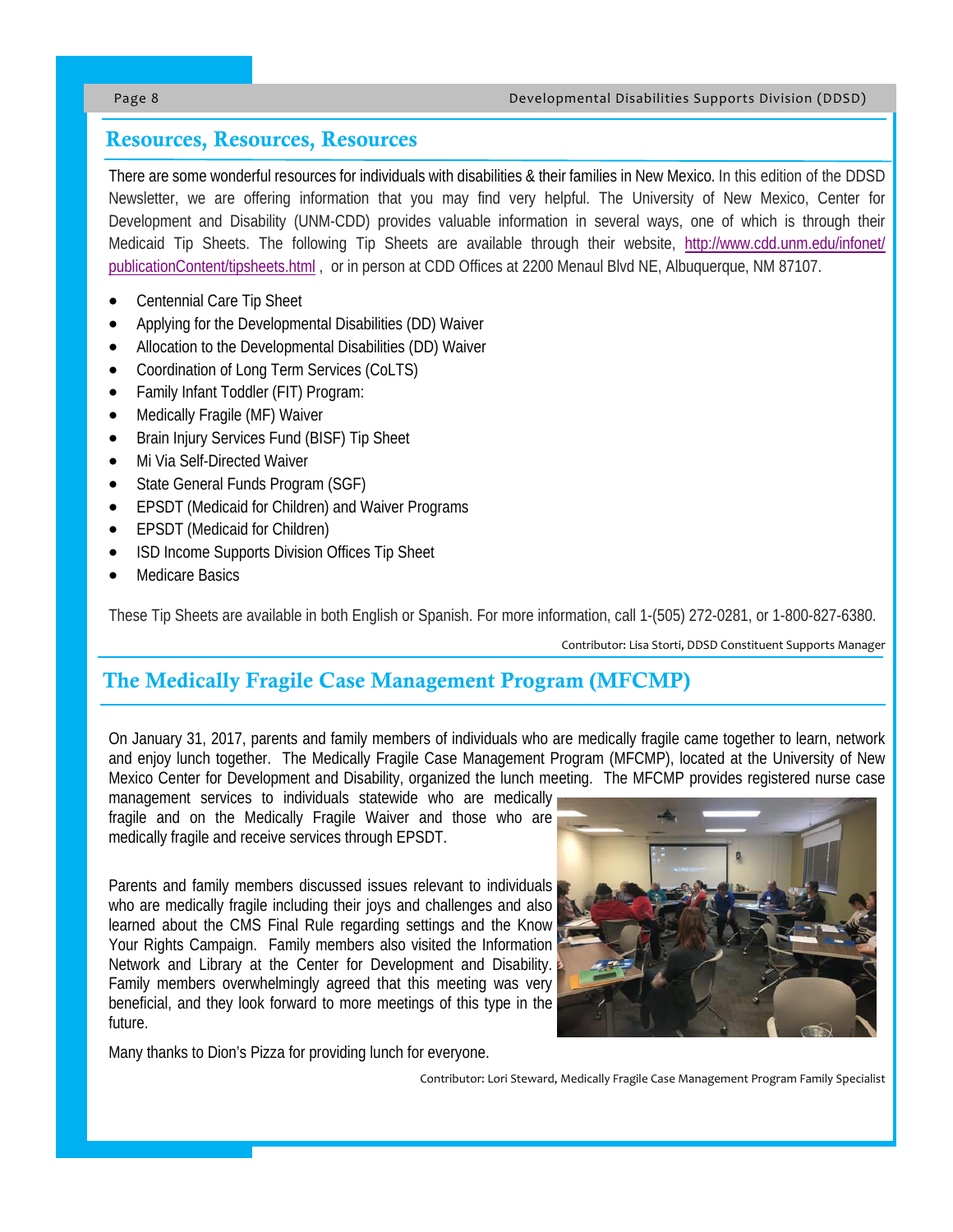#### Outside Review

The Continual Outside Review & Evaluation (CORE) through the University of New Mexico, Continuum of Care Project, has been operational since November 2, 2015 to provide clinical review of all services for adults 18 and older who are not Jackson Class Members.

Over the past year, there have been many challenges in the administrative process functions that have contributed to the delay in processing budgets. DDSD has worked with stakeholders, providers, case managers, the Human Services Department (HSD) and the CORE team to identify solutions to streamline the process. Thanks to the collaboration from our stakeholders, new processes have been implemented with the goal of reducing Requests for Information (RFIs) and delays in budget processing. DDSD and the CORE have implemented a clinical documentation checklist that assists case managers in outlining the proper documents needed for clinical review by the CORE. The CORE has also worked to reduce and clarify the verbiage found in RFIs, to make it more clear to case managers how to properly respond to the RFI. DDSD outlined statewide procedures that will allow for imminent submissions to be completed in the minimum amount of days needed.

As was the case a year ago, anyone experiencing delays have been directed to work through their case manager. DDSD continues to work with case managers to identify where we can assist them with responding to outstanding RFIs to move budgets through the system. You are always welcome to participate in the monthly Outside Review Implementation workgroup that meets the third Tuesday of each month from 1:30-3:30 at the Albuquerque DDSD office (17<sup>th</sup> Floor) or call into 1-888-850-4523, passcode 230777. If you have any questions, please do not hesitate to contact the Outside Review Program Manager, Jonathan S. "Steve" Baca at jonathans.baca@state.nm.us.

Contributor: Jonathan S. Baca, DDSD Outside Review Program Manager

### March is National Disabilities Month

In 1987 President Ronald Reagan first declared March as National Disability Month, and since that time this has been an opportunity for states across America to call on Americans to provide the "encouragement and opportunities" necessary for people with developmental disabilities to reach their full potential. National Developmental Disabilities Awareness Month remains an opportunity to promote respect for people with intellectual and developmental disabilities (I/DD) and to educate others about the abilities people with I/DD possess.

In New Mexico, the ARC has declared a grassroots initiative to help raise awareness about individuals with I/DD, by asking that if you are a person with I/DD or know a person with I/DD, that you simply make plans to be out somewhere public on Saturday, March 29<sup>th</sup>. The purpose of this is to help raise awareness and generate some conversation about individuals with I/DD – encouraging a greater understanding among people without a disability. The ARC is simply asking that you make plans to go shopping, to the park, or restaurant- having fun and showing others that we are not so different after all. For more information, contact the ARC at www.arcnm.org or 1-800-358-6493.



Contributor: Lisa Storti, DDSD Constituent Supports Manager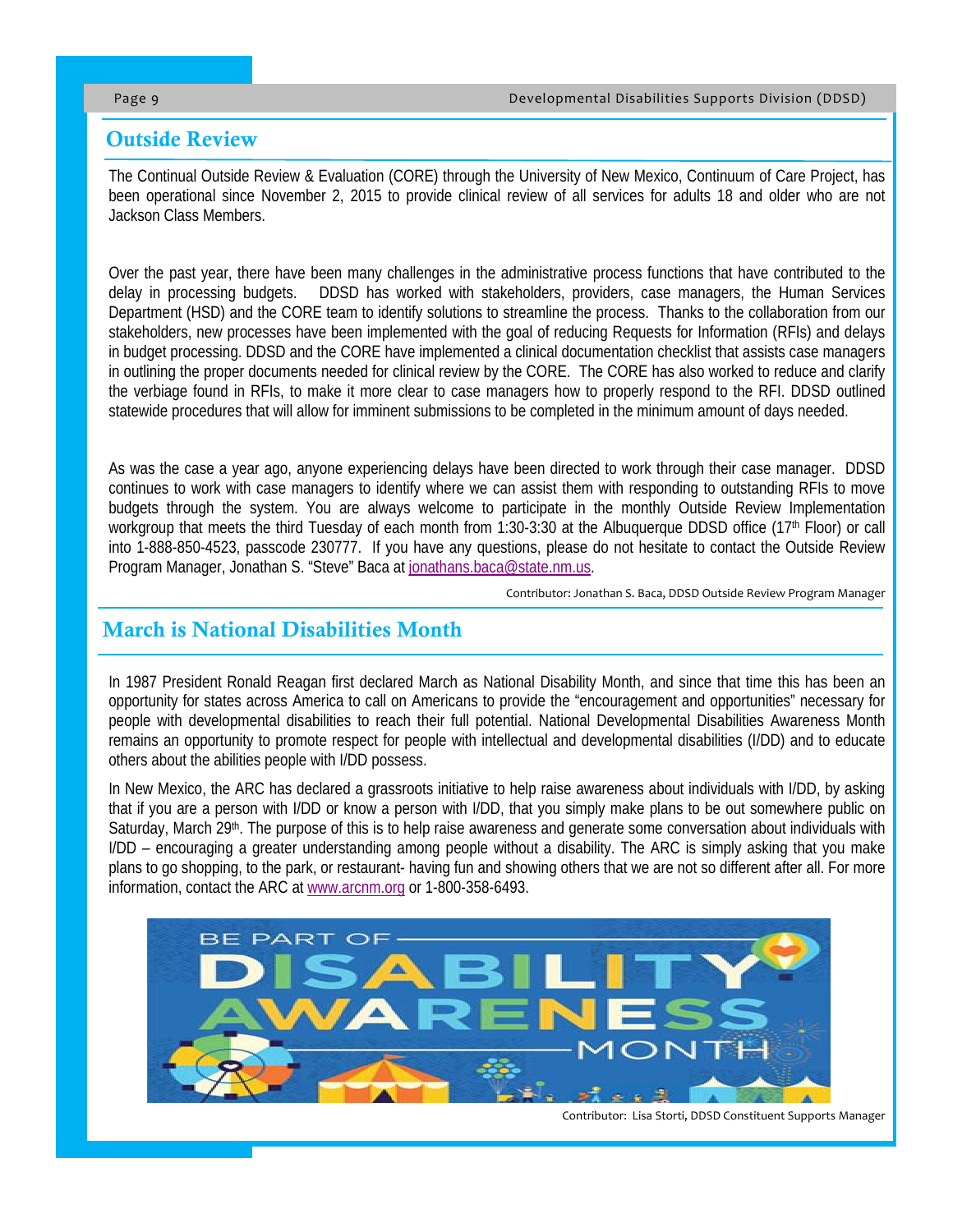## DDSD Visits the New Mexico Commission for the Blind

On February 14th, 2017 the Metro Community Inclusion Coordinators (Anna Zollinger, Jaclyn Sanchez, Terri Ann Moore and Frank Gaona) presented a training at the Vocational Rehabilitation program at the NM Commission for the Blind in Albuquerque. The mission of the NM Commission for the Blind is to serve blind and low vision citizens of New Mexico to live productive lives in their communities. The Commission wants to serve as a knowledgeable resource to individuals and their families to assist them in navigating a process that may feel daunting. Retaining or qualifying for DD Waiver services is essential for a subset of the population they serve. The Commission has five regional offices around the state, and recently welcomed new Counselors to their team.

Our team, led by Frank Gaona, facilitated a 90 minute training on the DD Waiver Program for the Vocational Rehabilitation Counselors. The training addressed the different waiver programs, eligibility, and had a focus on the new Employment First Policy.

The training was timely because the Vocational Rehabilitation Program assists people with vision loss in obtaining, maintaining, or advancement in employment. In addition to vision loss, a percentage of the population served also presents with intellectual disabilities. While some individuals excel on the job with natural supports, others require supported or customized employment to participate in competitive, integrated employment. Qualifying for the Developmental Disabilities Waiver is a key component to enable individuals to maintain their success.

Daphne Mitchell, Program Manager for the Vocational Rehabilitation Program said:

"Your team (Frank, Jackie, Terri Ann, and Anna) did an excellent job. They were extremely knowledgeable of the waiver and affiliate programs. My team felt their understanding of changes with the Waiver was expanded. The information and videos pertaining to customized employment were exemplary. Also, they felt that the resources for contacts in DDSD to help the individuals we support through the eligibility process will prove invaluable. "

On behalf of DDSD- special thanks to the Community Inclusion Coordinators for making the most of this opportunity! Contributor: Jason Cornwell, DDSD Assistant Metro Regional Director

## Transition from CPR to IQR

Times are changing and so is the Community Practice Review (CPR). For the past two years, the Department of Health has been working in collaboration with the Jackson Community Monitor, Lyn Rucker, to develop a new review which will replace the CPR. This new review is called the Individual Quality Review (IQR) and will serve as a more updated and robust tool to assist in measuring the status of Jackson Class Members. The IQR will begin implementation this Spring.

During this 2017 transition year, the IQR Reviewers will be a mix of the current reviewers provided by the Community Monitor plus Division of Health Improvement (DHI) Reviewers. DHI is currently in the process of hiring 5 reviewers (healthcare surveyors) to conduct the IQR, 1 supervisor and 1 clerk. It is the Department's intent for the IQR to be housed within DHI at the end of this transitional year. The Community Monitor will work in conjunction with DOH to facilitate this transition process and provide oversight as we move forward. IQR follow-up on Findings and Recommendations will continue to be overseen by DDSD as is current practice.

The Community Monitor's website has been in place for several years and contains Jackson and CPR information, reports, and tools. Very soon, the new IQR tool titled "I Have a Good Life!" and the 2017 IQR schedule will be available on the website as well. Go to www.jacksoncommunityreview.org . Please look for upcoming stakeholder meetings to discuss the transition to the Individual Quality Review.

Contacts: Lyn Rucker, Community Monitor, (785) 258-2214 rpaltd@aol.com

 Sally Karingada, Statewide CPR Lead, (505) 841-5823 sally.karingada@state.nm.us Valerie Valdez, QMB Bureau Chief (575) 649-7912 valerie.valdez@state.nm.us

Contributor: Sally Karingada, DDSD Litigation Management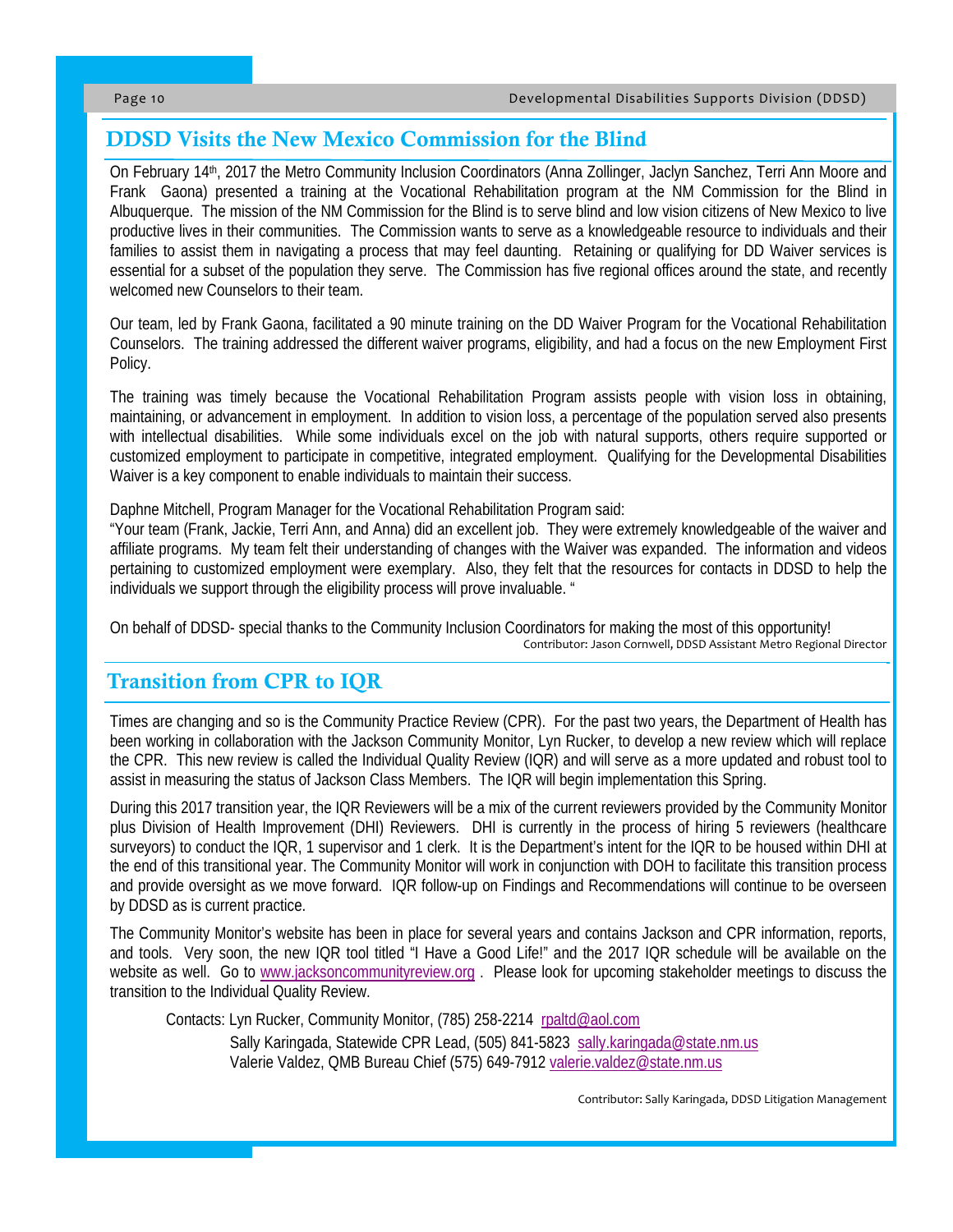## Parents Reaching Out (PRO)

*"Never doubt that a small group of thoughtful, committed citizens can change the world; indeed, it's the only thing that ever has."* Margaret Mead

When a small group of New Mexico parents of children with disabilities met around a kitchen table in 1980, they had no notion that the organization that they envisioned would grow into a statewide non-profit organization serving thousands of New Mexico families. Parents Reaching Out (PRO) has continued to evolve and meet the needs of families and youth with disabilities and complex medical needs. This is accomplished every day through providing individualized assistance to families in addition to workshops and trainings.

One of the most visible and exciting projects of PRO is our annual Family Leadership Conference. Although it has grown to include over 300 participants, the conference has remained focused on helping families and young people to develop skills, gather information and make connections. This year, the 2-day conference will take place at the Embassy Suites Hotel in Albuquerque on Thursday, April 20 and Friday, April 21.

2017 keynote speakers are Keith Jones, President and CEO of SoulTouchin' Experiences and Dr. Lina Patel, Assistant Professor of Child and University Psychology at the University of Colorado School of Medicine. As an African American community activist and entrepreneur with cerebral palsy and as a strong advocate for independent quality living in the community, Keith Jones has participated actively in various issues that face people with disabilities. Dr. Patel is the Director of Psychology for the Anna and John J. Sie Center for Down Syndrome, a multidisciplinary consultative clinic coordinating care for infants, children, teens and young adults with Down Syndrome.

In addition to keynote sessions, tracks are offered according to several different topics with a variety of break out workshops. Examples of workshops topics include Strength-based approaches to Caring for Children, How to Help Your Child with Executive Functioning, Employment First New Mexico and Youth, Arts and Social Justice. Tracks are offered in Spanish and a special track, Forward@14, is being offered to parents and youth, which will engage families in navigating the post-high school transition beginning at age 14.

This year, a Leadership Academy will be held the day before the conference for 40 family members with an interest in learning advocacy skills in order to impact systems and in having their voices heard by stakeholders.

Through many supporters, including the Family, Infant and Toddlers Program, parents are offered scholarships to participate in the Family Leadership conference. For more information or to register, please visit the PRO website at www.parentsreachingout.org or contact us at 505-247-0192.



Contributor: Naomi Sandweiss, Parents Reaching Out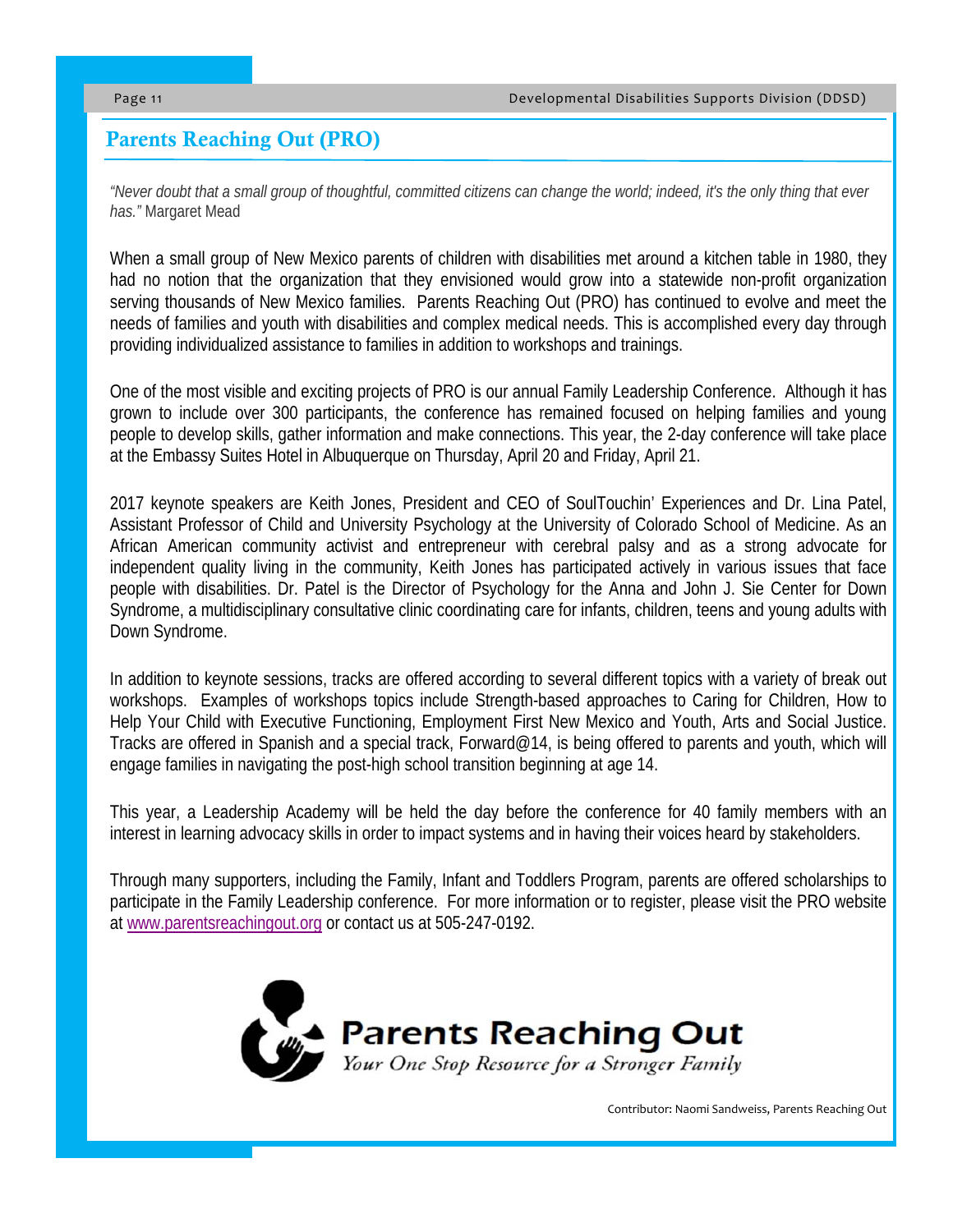## Southwest Regional Office 1st Annual Appreciation Celebration

The Southeast Regional Office (SERO) hosted our 1st Annual Appreciation Celebration on December 6, 2016. SERO coordinated an event that provided a venue for providers as well as individuals served to celebrate their accomplishments achieved throughout the year. The event included certificates of appreciation for individuals, door prizes, silent auction and a pot luck. In addition, SERO wanted the opportunity to express our appreciation to each provider agency, case management agency and therapy agency for the amazing work they do every single day! Thank you for sharing all of your incredible successes!

SERO had tremendous community support and collected a total of 85 door prizes to give away during the event. In addition, Icon Cinema donated popcorn for all attendees and Christmas-by-Krebs donated enough Christmas ornaments for everyone.



Furthermore, we held a Silent Auction with over 40 items made by the artisans supported by each agency and every item was sold!

Our 1st Annual Appreciation Celebration was a huge success with over 100 people in attendance. We look forward to making the event even better next year and can't wait to see what dreams are fulfilled for the upcoming year! I want to thank the SERO staff who did an AMAZING job coordinating this event!

**SERO would like to thank the following Sponsors**: *Main Street Art Gallery, Calico Cow Quilt Shop, RDR, Apple Blossom Flower Shop, Hobby Lobby, Sears, Target, Dollar Tree, Krumland Auto, Epic Cinema, Bath & Body Works, Fatman's Jerky, House of Flowers, Starbucks, Westlake, Christmas-by-Krebs, Lykins Tire & Auto, Cattle Baron, NM Gas Co., Long John Silver, Johns Booring, Fast Lane, Peter Piper Pizza, Chaves County Citizens for Life, Tobosa, ENMRSH, CARC, Mis Amigos, High Desert, Aspire, Nezzy Care, and Excel.*  Contributor: Michelle Lyon, DDSD SERO Regional Office Director

*I was really moved by yesterday's celebration. Standing there in the setting really brought on a stream of emotions. It's like I was able to see and remember how many people are truly "all in" for this program and more importantly our individuals. It was an experience unlike any.* "

Chris Padilla, SLP Direct Therapy Services

*I wanted to thank you and your staff for the tremendously fun time that was had today. Seeing all of the agencies, and realizing there are so many of us, was quite the treat. I hope you know how much your efforts, and the efforts of those you work with, are appreciated."* 

Steve Kane, Tobosa